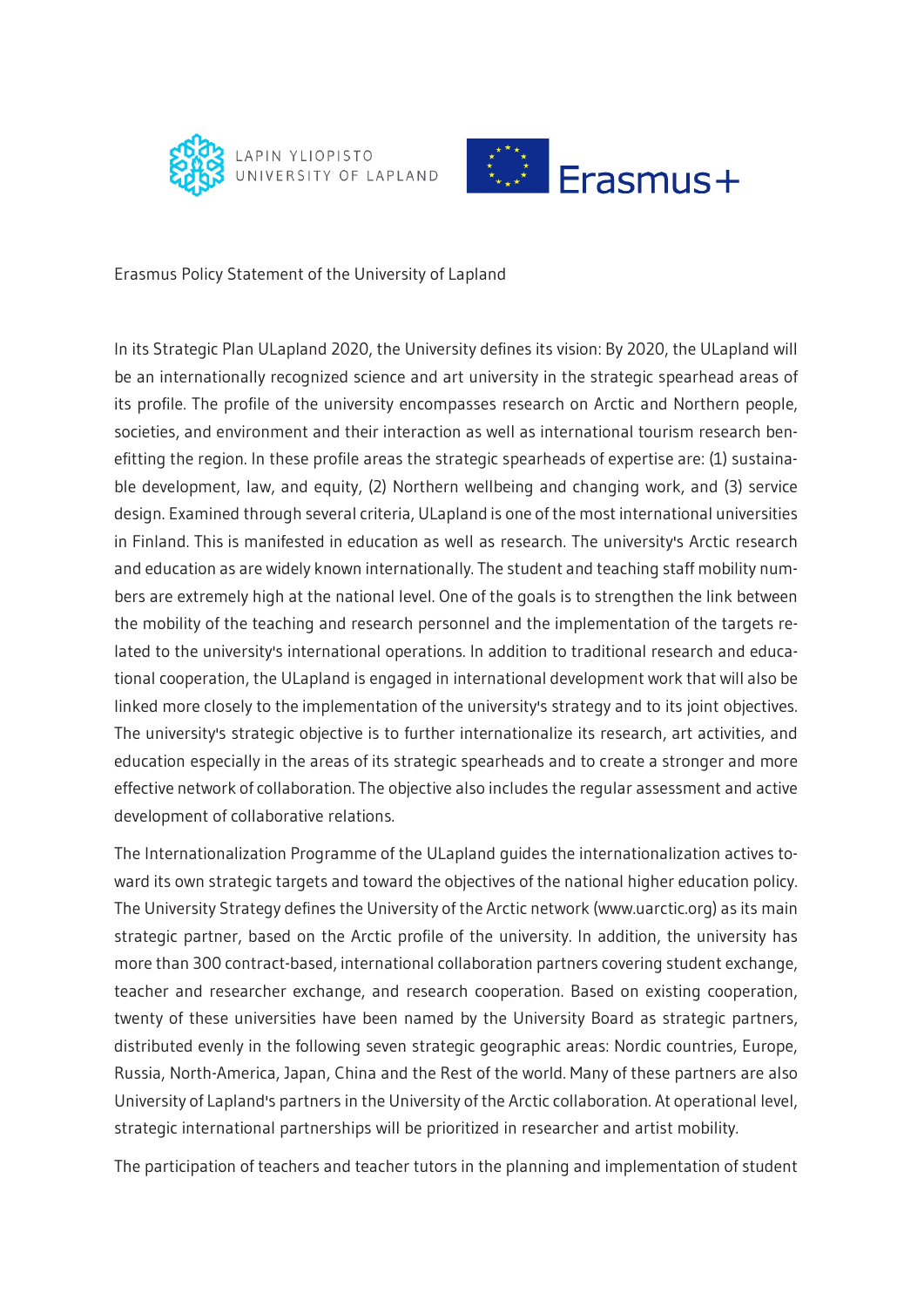exchange will be included into the personnel's annual work load. A completed exchange study period is included in a student's personal study plan. It must be ensured already in the planning phase that the exchange is part of the student's degree. The faculties assess the possibilities to convert Master's studies into English and in their preparations observe systematic teacher and researcher exchange, instruction at partner universities, and the possibilities concerning double degrees and summer schools. Teacher mobility is linked more systematically to the planning of teaching. The added value of teacher exchange to researcher collaboration is observed. University students and personnel are given language and culture education that supports mobility and is required for exchange visits. The university allocates resources to personnel training, multicultural groups, and instruction in foreign languages. ULapland is pursuing to prepare students for an international and multicultural operating environment in many ways, eg. Mobility and internationalization at home. Internationality is considered as an integral part of all activities. The integration of foreign and local student is being enhanced actively in collaboration with the local society and the Student Union. The Internationalisation services unit organizes activities through which students, teachers, researchers, and other personnel are activated to promote domestic internationalization.

Project actions and implementation with EU and non-EU partners is serving two purposes that strengthen University of Lapland Strategy implementation. First goal is learning from peers on the latest developments with respect to teaching and training methodology and pedagogics, especially with respect to modernizing teaching methods and delivery. In addition to this we believe that we have significant contributions in the first goal with respect to any project partnership. Second goal is to strengthen cooperation with bilateral partners - day to day action on projects will increase trust, knowledge and knowhow in both institutions. This in turn leads to better cooperation in all levels between partners. These goals also will increase the attractiveness of the University of Lapland as a project partner. University of Lapland is and will be working on projects with respect to teaching and training in all fields represented in the University. All members of the university society from students to administrative personnel and academic staff are offered a possibility for internationalization. The international mobility is seen as one ofthe tools to develop alsoproject managementinteaching and training. Themobility numbers areextremelyhighatthenationallevelandagoalis toimprovetheirintegrationtoimprovequality at large.

Services to support international activities are produced in a centralized manner by the university's Internationalisation services as well as the support services for research. The general personnel, researchers, and other support personnel also produce the services. The development managers provide assistance in the preparation of international research and development projects. The contractual and other judicial services of projects are centralized.

ULapland is an international, multi-disciplinary university whose areas of expertise include Arctic